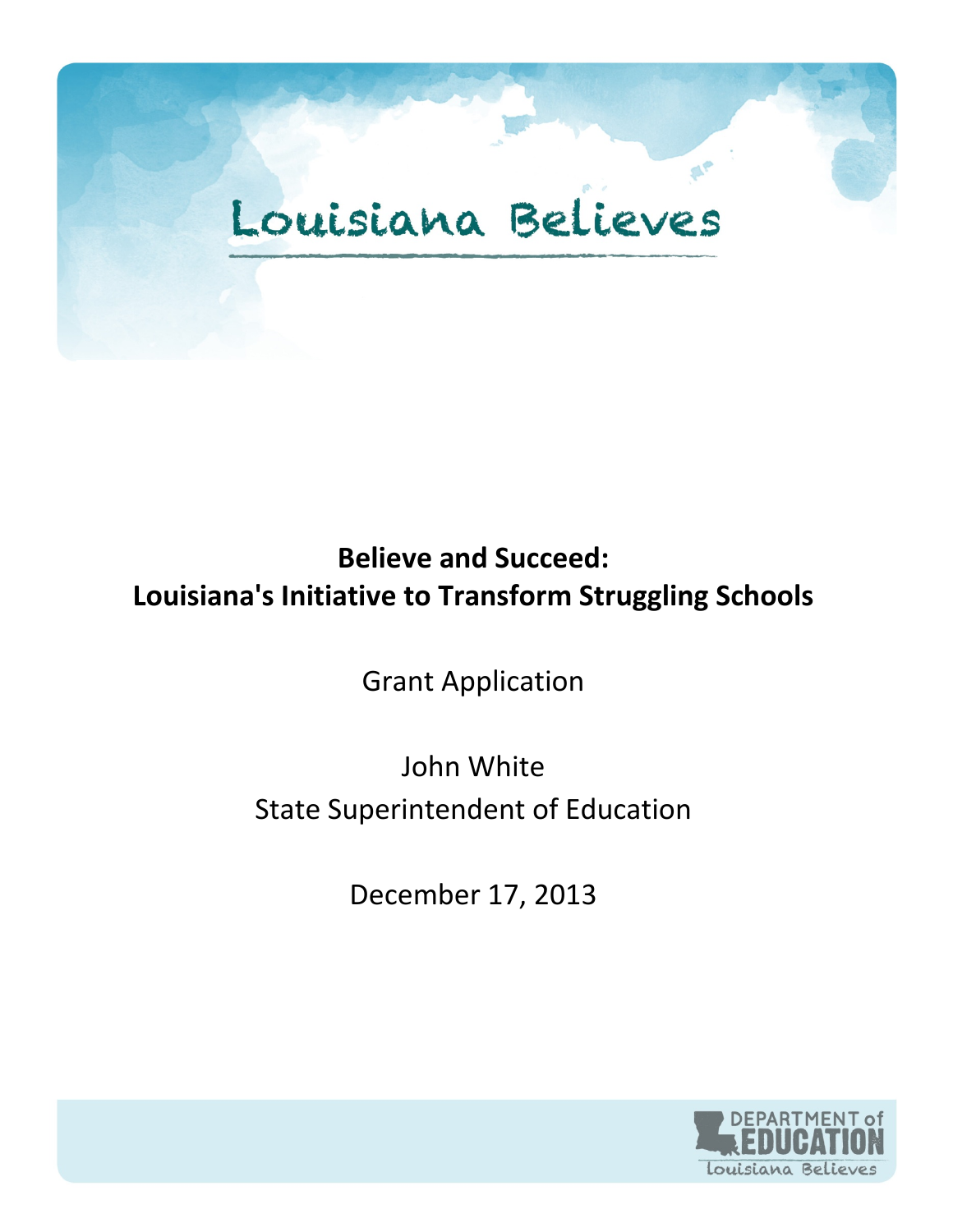## **Table of Contents**

#### **New School Development Grant Application**

#### **Expanding Excellence Grant Application**

|  | 14 |
|--|----|
|  | 14 |
|  | 14 |
|  | 14 |
|  |    |
|  | 16 |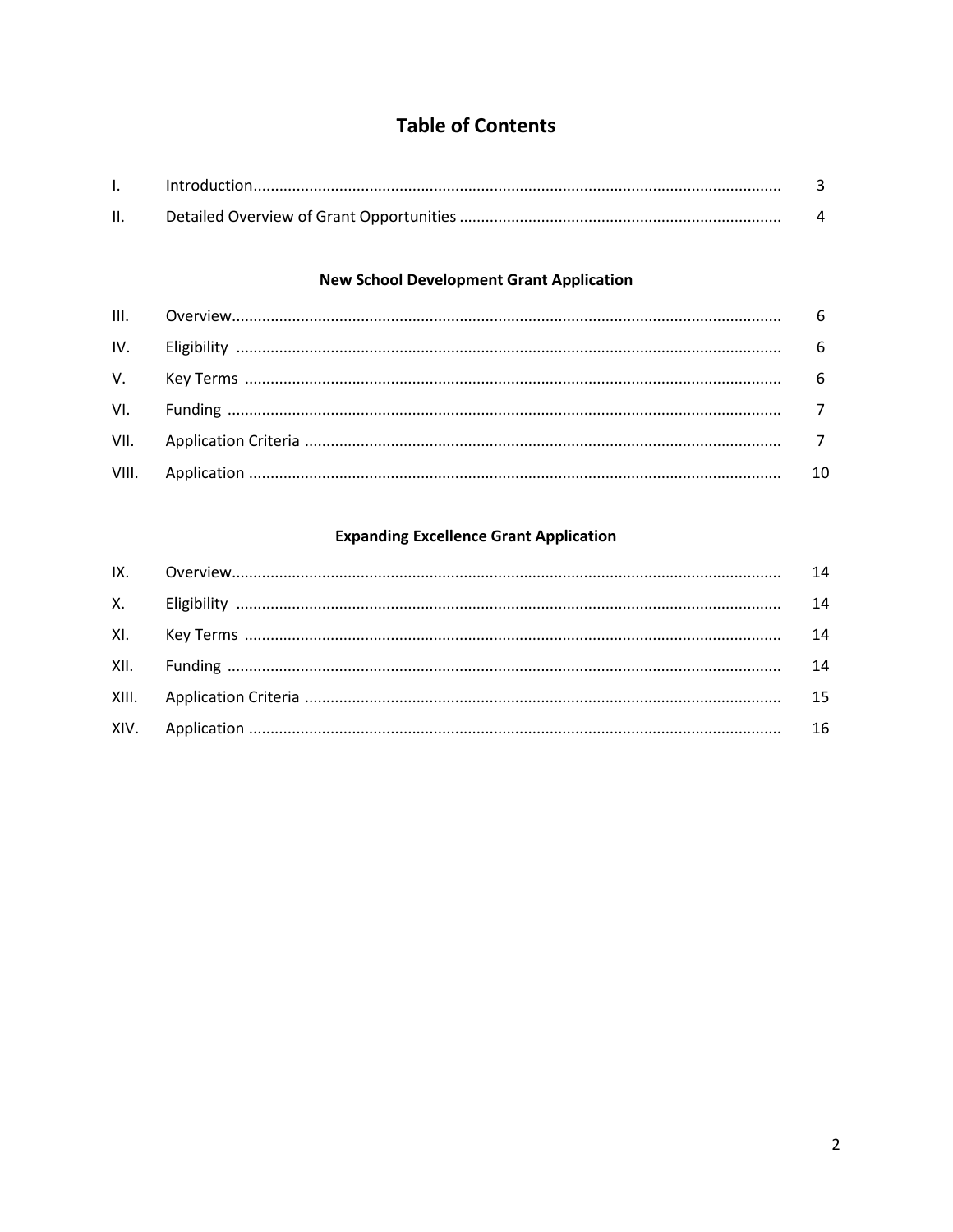#### **I. Introduction to Believe and Succeed**

The Louisiana Department of Education is committed to providing pathways to a positive and productive future for the nearly 160,000 students who currently attend a D or F school in Louisiana. Over the last year much progress has been made; 40,000 fewer students now attend D and F schools in Louisiana. Yet, more must be done to ensure that every child has a pathway to productive citizenship within their community and within our state. To achieve this goal, the Louisiana Department of Education is proud to announce the second annual **Believe and Succeed: Louisiana's Initiative to Transform Struggling Schools.** 

Through Believe and Succeed, the Department will provide grants to Local Educational Agencies, nonprofits, and individuals. All grants will fund projects that directly result in the creation of a new educational pathway for students who currently attend a D or F school.

Applicants may apply for one or more of the following grants. More information on each grant, including eligibility to apply for each grant opportunity, can be found on the following page.



### **Two Types of Grants**

#### **Timeline**

| Event | Date                 |
|-------|----------------------|
|       | Tuesday, December 17 |
|       | Friday, March 7      |
|       | Wednesday, August 13 |

#### **Contact**

If you have questions about Believe and Succeed, please email [david.shepard@la.gov.](mailto:david.shepard@la.gov)

#### **Related Opportunities**

- **Believe and Prepare** provides educator preparation innovation grants to consortia of schools, districts, and educator programs. For more information contact [julie.stephenson@la.gov.](mailto:julie.stephenson@la.gov)
- Districts may seek **School Improvement Grants** to implement whole school improvement efforts at the state's lowest performing schools. For more information, contac[t john.hanley@la.gov.](mailto:john.hanley@la.gov)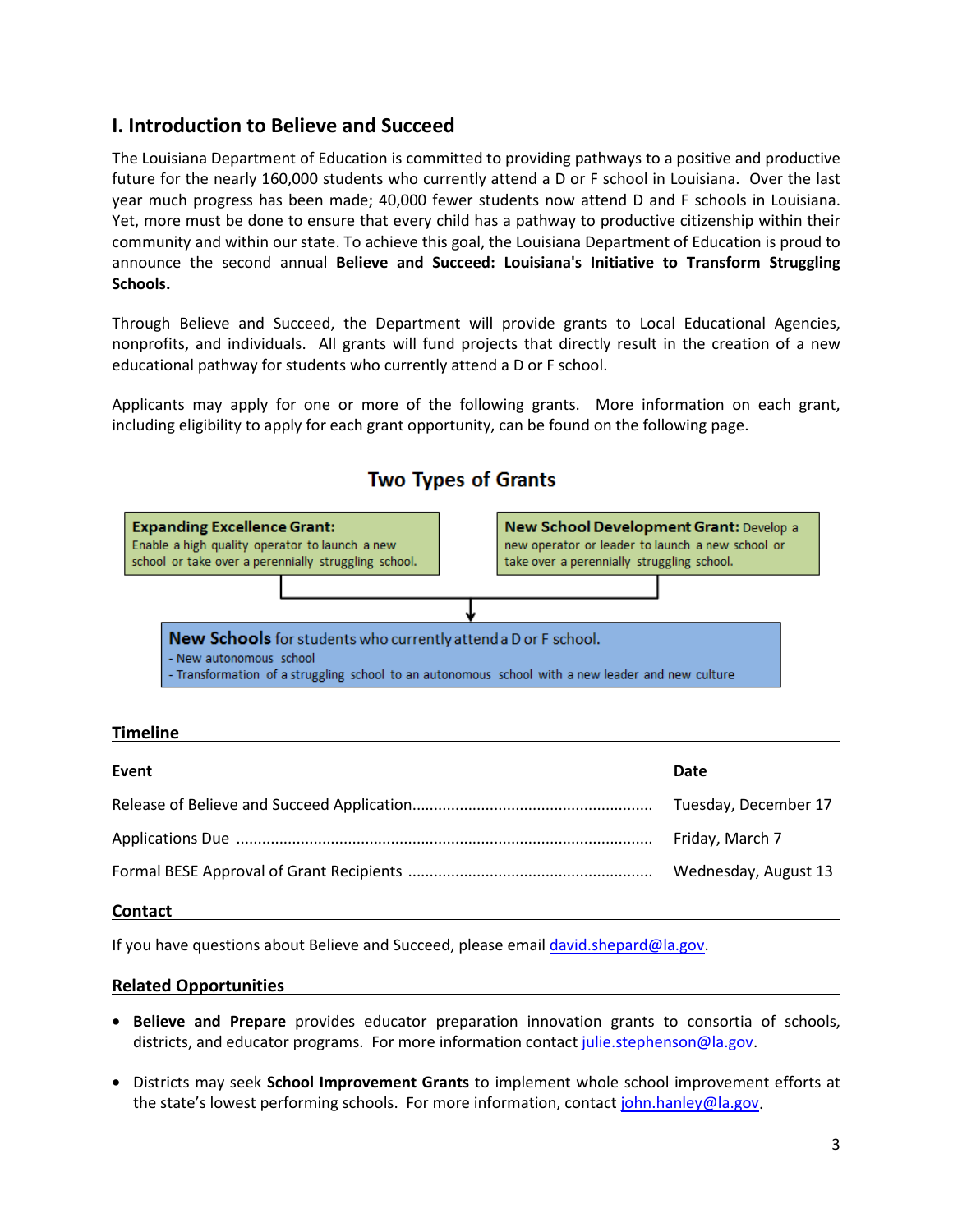### **II. Detailed Overview of Grant Opportunities**

Applicants may apply for one or more of the following grants. Grants provide funding for the 2014-2015 school year.

| Grant                               | <b>Purpose</b>                                                                                                                                                                                                                                                                                                                                                                                                                                                    | <b>Eligible Applicants</b>                                                                         |  |  |
|-------------------------------------|-------------------------------------------------------------------------------------------------------------------------------------------------------------------------------------------------------------------------------------------------------------------------------------------------------------------------------------------------------------------------------------------------------------------------------------------------------------------|----------------------------------------------------------------------------------------------------|--|--|
| Expanding<br>Excellence             | Grants will provide start-up costs that enable a<br>high-quality school operator to launch a new<br>school that will serve students who currently<br>attend D and F schools.                                                                                                                                                                                                                                                                                      | Louisiana school districts<br>may<br>apply.<br>Louisiana nonprofit organizations<br>may apply. $1$ |  |  |
| School<br><b>New</b><br>Development | Grants will fund the development of new,<br>autonomous schools that serve students who<br>currently attend D and F schools. Grants will:<br>(1) Fund the participation of a high-potential<br>school leader in a leadership development or<br>incubation experience.<br>(2) Enable a high-quality district turnaround<br>organization to guide a district through the<br>process of empowering high-quality school<br>leaders to run autonomous district schools. | Louisiana LEAs, Louisiana<br>non-<br>profit<br>organizations,<br>and<br>individuals may apply.     |  |  |

<span id="page-3-0"></span> $1$  Charter organizations may not apply directly for Expanding Excellence grants. Charter organizations seeking Expanding Excellence grants must identify a district or a distinct non-profit organization – an organization that does not hold a charter – to complete and submit an Expanding Excellence grant application on their behalf.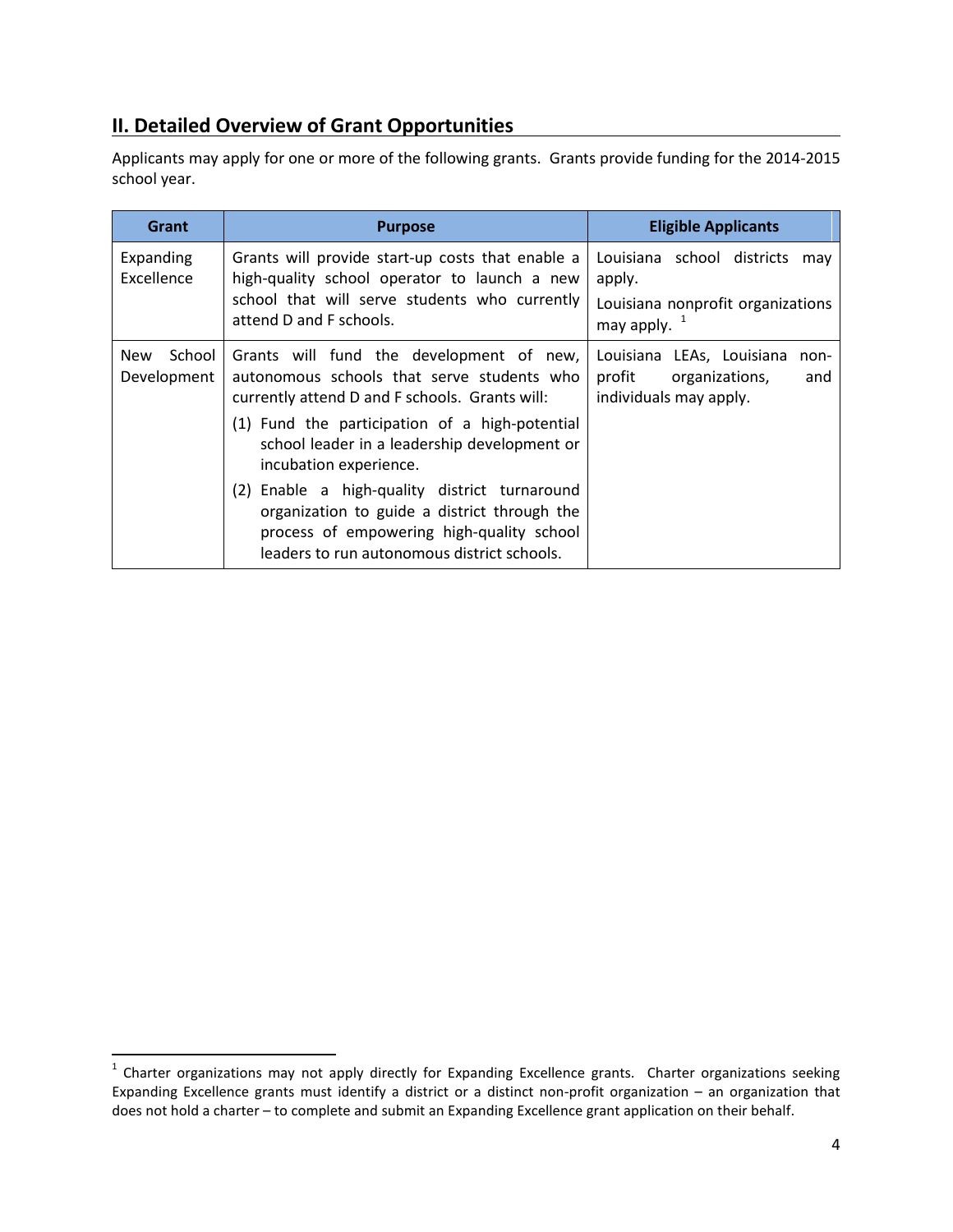# Application for New School Development Grants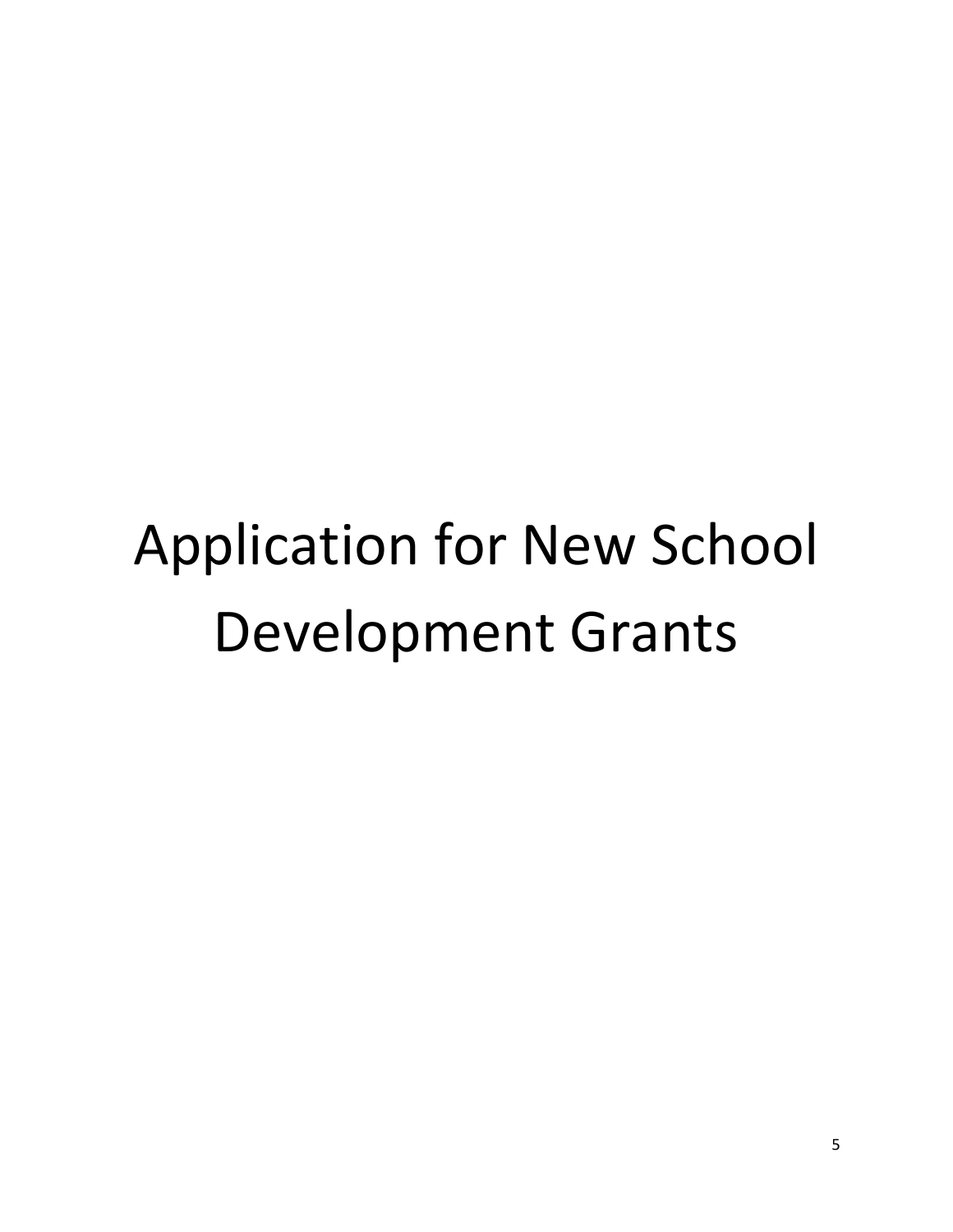#### **III. Overview of New School Development Grants**

The Louisiana Department of Education envisions a future in which all students have the opportunity to learn in an educational environment appropriately suited to their needs and ambitions. By awarding New School Development grants, the Department will invest in the most promising proposals that place highly-skilled leaders in a position to lead new schools that provide pathways to success for students who currently attend D and F schools.

#### **IV. Eligibility**

Applicants may submit a New School Development grant application that conforms to one of the following frameworks:

#### **Local school districts, charter organizations, nonprofits, and individuals may apply for funds to:**

• Send one or more high-potential school leader candidates through a high-quality leadership development program. School leadership candidates should be put in a position to run a school with autonomy upon completion of their leadership development program.

#### **Local school districts may also apply for funds to:**

• Contract with a district turnaround organization that both provides a high-quality leadership development experience to high-potential school leader candidates and works with the district to implement structural reforms that will allow the leadership candidates to lead autonomous schools upon the completion of their development experience.

#### **V. Key Terms**

- **Leadership Development Program:** Successful applicants might propose:
	- A fellowship with a nationally-recognized school leadership development program
	- A university-based leadership development program
	- A fellowship associated with a specific high-quality charter management organization
	- An apprenticeship at a successful school
	- A rigorous self-designed program

A [listing](http://www.louisianabelieves.com/docs/call-to-action-toolbox/listing-of-potential-leadership-development-opportunities.pdf?sfvrsn=0) of sample leadership development programs can be found in the Department's online [Toolbox](http://www.louisianabelieves.com/schools/louisiana) with resources for Believe and Succeed applicants.

• A **new, autonomous school** can be either a charter school or a traditional public school run directly by a school district. A new, autonomous school can also be either a fresh start school or a transformation of an already existing traditional public school. In an autonomous school, the school leader must have complete freedom over budgetary, curricular, and staffing decisions. In order to convert a traditional public school to a new, autonomous school, the current school leader must be replaced by a new school leader who is given the autonomy to reset the school culture.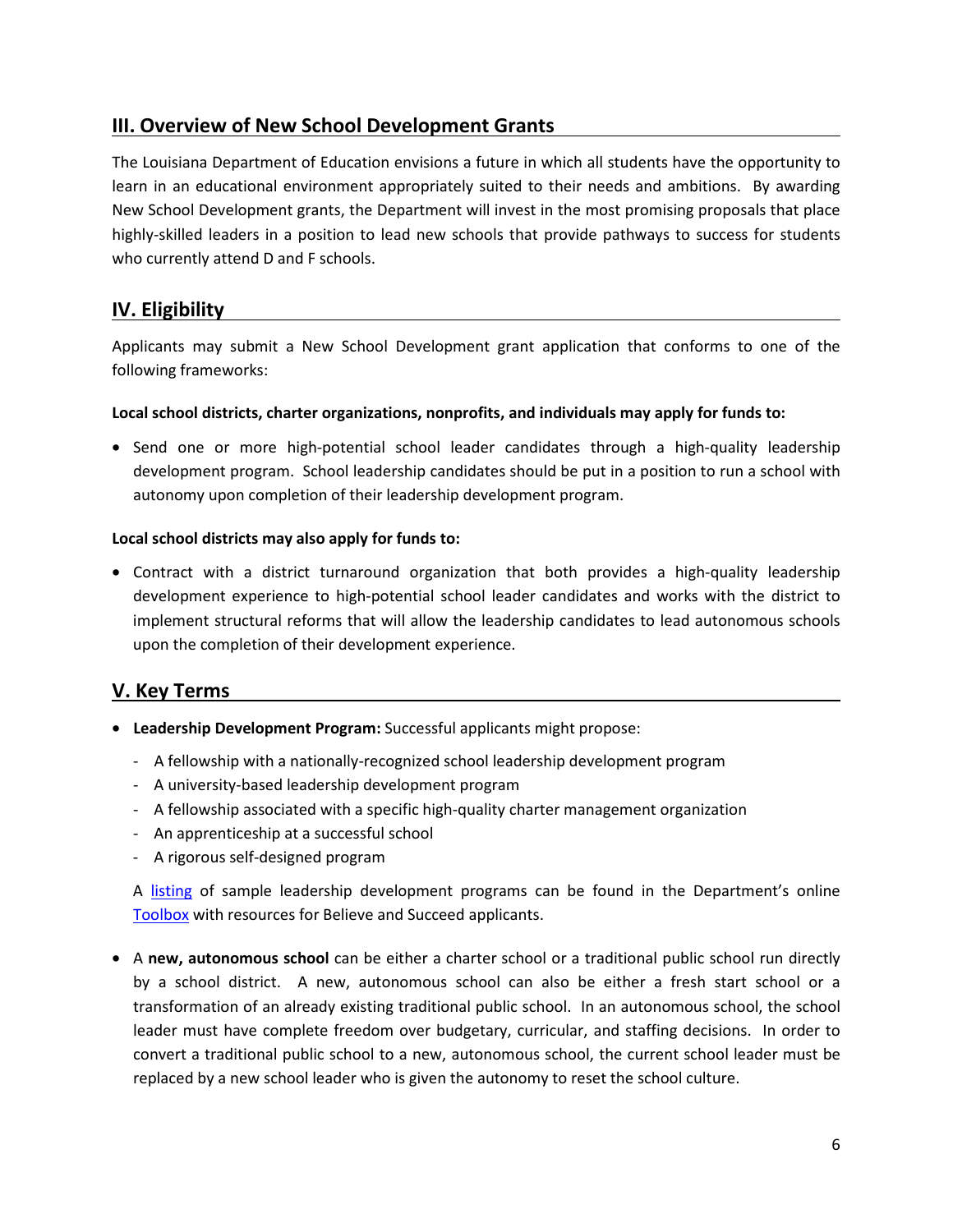• **Track Record:** Applicants must present data that demonstrates that the leadership development organization or charter organization incubator they have chosen has a history of success. For example, leadership development organizations should be able to present data that demonstrates whether their alumni go on to lead successful schools after graduating.

#### **VI. Funding**

- Believe and Succeed is a **competitive** grant program. The Department would like to be able to fund all proposals that meet Believe and Succeed eligibility criteria at some level. However, if the number of high-quality applications exceed the number of proposals for which funding is available, proposals that align more closely with the application criteria are more likely to be funded.
- The Department is able to provide **partial funding** in cases in which part of an application aligns with the objectives of Believe and Succeed.
- In two scenarios, **funding may be contingent** upon the occurrence of some other event.
	- (1) If an applicant submits an application to send a promising leader through a leadership development program, the application can only be funded upon demonstration that the promising leader has been accepted to the leadership development program.
	- (2) If an applicant submits a Believe and Succeed application and a charter application simultaneously, and if the Believe and Succeed application describes a plan to prepare for the launch of the charter school, then the Believe and Succeed application may be approved by BESE contingent upon the approval of the charter application.
- Applicants are encouraged but not required to provide **matching funding**. While the level of match does not factor directly into the evaluation of a Believe and Succeed proposal, it indicates the level of commitment of the applicant or a community partner. Commitment to the creation of a new, autonomous school will be factored into the review of every proposal.
- New School Development grants will be funded from multiple sources, one of which is federal **1003(a) School Improvement funds**. District applicants should note that 1003(a) funds are the largest sources of funds behind Believe and Succeed, and these funds are designated as available only to districts. However, to be eligible to receive 1003(a) funds, district proposals must focus exclusively on schools listed on the Focus Schools list found [here.](http://www.louisianabelieves.com/docs/school-choice/2012-2013-focus-schools.xlsx?sfvrsn=2)
- The **funding period** for New School Development Grants varies slightly depending on the source from which the grant is awarded. Applicants should plan to spend all grant funds between the date the grant is awarded by BESE and the end of the 2015 fiscal year. District applicants specifically targeting 1003(a) School Improvement funds may plan to spend funds for a slightly extended funding period ending on September 30, 2015.

#### **VII. Application Criteria**

New School Development Grants will provide funds to districts, charter management organizations, nonprofits, and individual school leader candidates with a high-quality plan for the transformation of a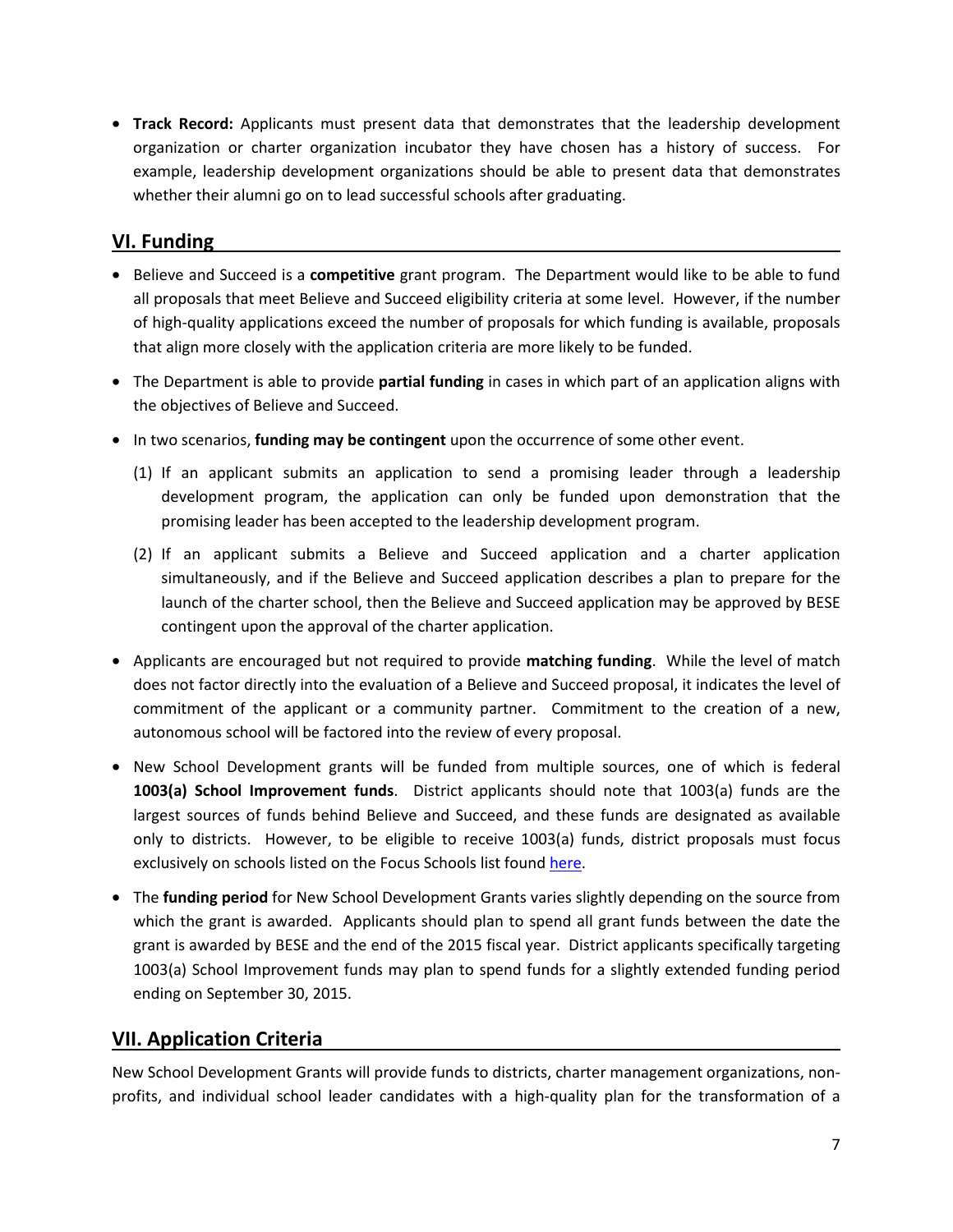perennially struggling school or the creation of a new autonomous school to serve students who currently attend schools with D and F letter grades. Applications should address the following criteria.

#### **1. A sound plan for the creation and sustainability of one or more autonomous new schools**

Successful school leadership candidates must be given both the training needed to transition into new leadership roles, and, once in those roles, the autonomy needed to be successful. The same is true of new charter organizations. All applicants must describe the conditions and accountability relationships that will enable new charter organizations or the new school leader candidates to successfully open and sustain a new autonomous school upon completion of their leadership development or incubation program.

#### **2. High expectations and a clear plan for achieving success**

For schools to be successful, leadership must have a clear vision of what success looks like for students and faculty. Applicants should provide a succinct overview of the school mission and goals and should describe the standards they intend to use to measure student learning, the assessments they plan to use to measure their progress towards their goals, and their strategy for empowering teachers to lead students to academic achievement.<sup>[2](#page-7-0)</sup>

#### **3. Alignment between the applicant's plan for a new autonomous school and the leadership development program**

Applicants should choose a leadership development program or charter organization incubation program with a track record of success. The program should prepare the identified school and organization leader candidate(s) to lead students who currently attend low-performing schools to great academic gains. New School Development Grant applications will be evaluated based on the alignment between the chosen leadership development or organization incubation program and the applicant's plan for one or more new autonomous schools.

#### **4. A rigorous school leader candidate selection process**

The Department will not directly assess the quality of the school leader candidate(s) or charter organization board members proposed in an application. Therefore, to ensure that the application process surfaces Louisiana's most promising leaders, all school leader and charter organization board member candidates must qualify to participate in the leadership development or charter organization incubation program identified in the application prior to receiving funding.

The Department expects LEA and non-profit applicants to be able to articulate how they conducted a rigorous screening process for leadership and board member candidates selected for the

<span id="page-7-0"></span> $2$  Traditional school district applicants should also describe what impact their school leadership candidates will have on student achievement in the district's Focus Schools during the 2014-2015 school year, while leadership development candidates are still participating in their leadership development programs. This can include ongoing mentorship opportunities, collaboration with existing staff at the school, status checks on the progress the school is making prior to the new leadership, or other district strategies. 1003(a) School Improvement funding requires districts to be able to demonstrate that funds are being spent on activities that support school improvement efforts during the funding year.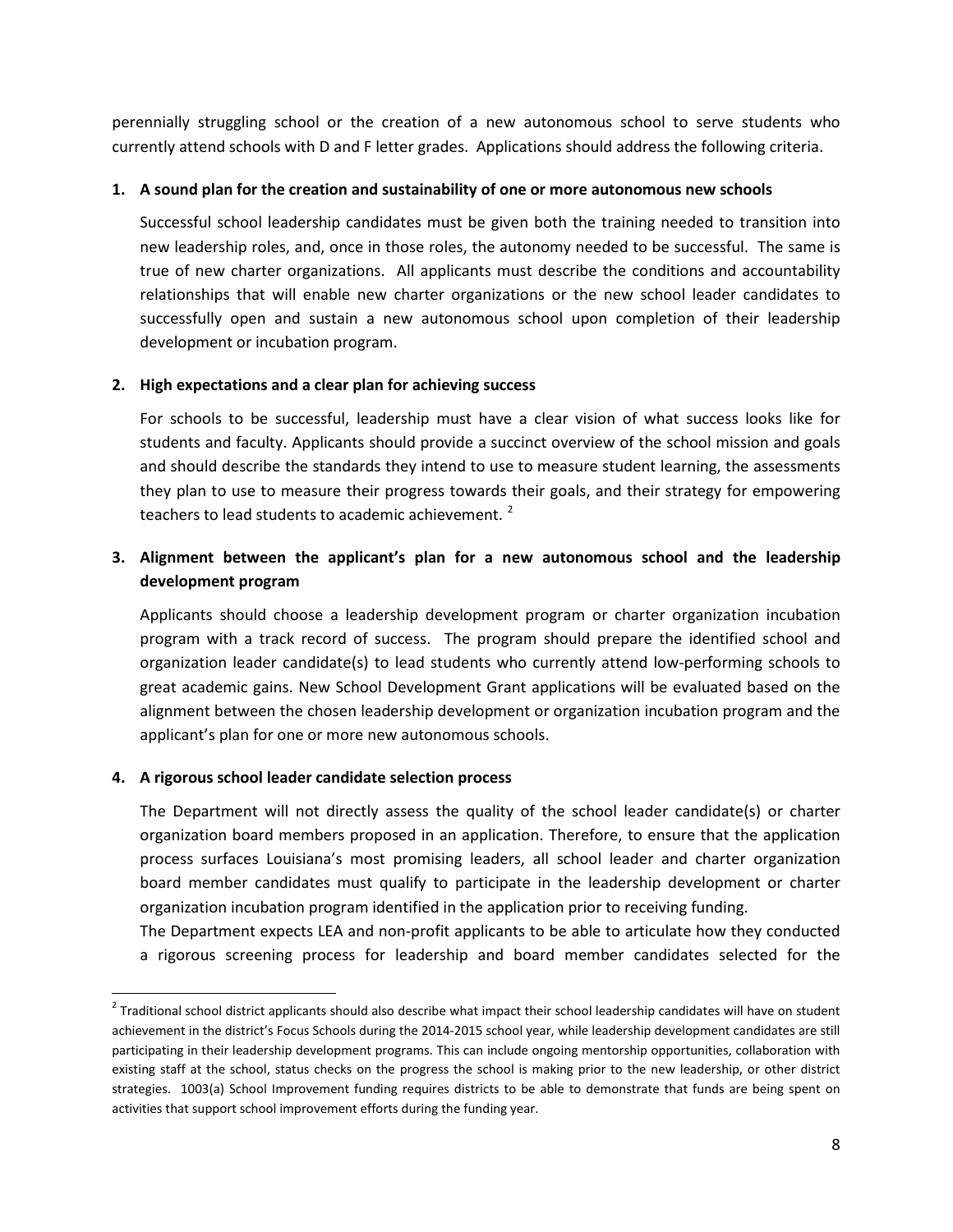leadership development or charter organization incubation program. Individual school leader candidates will be evaluated based not on their merits as a leader, but on the quality of their proposal for a new autonomous school. Applicants may be conditionally approved for a New School Development Grant pending a school leader candidate's acceptance into a leadership development program.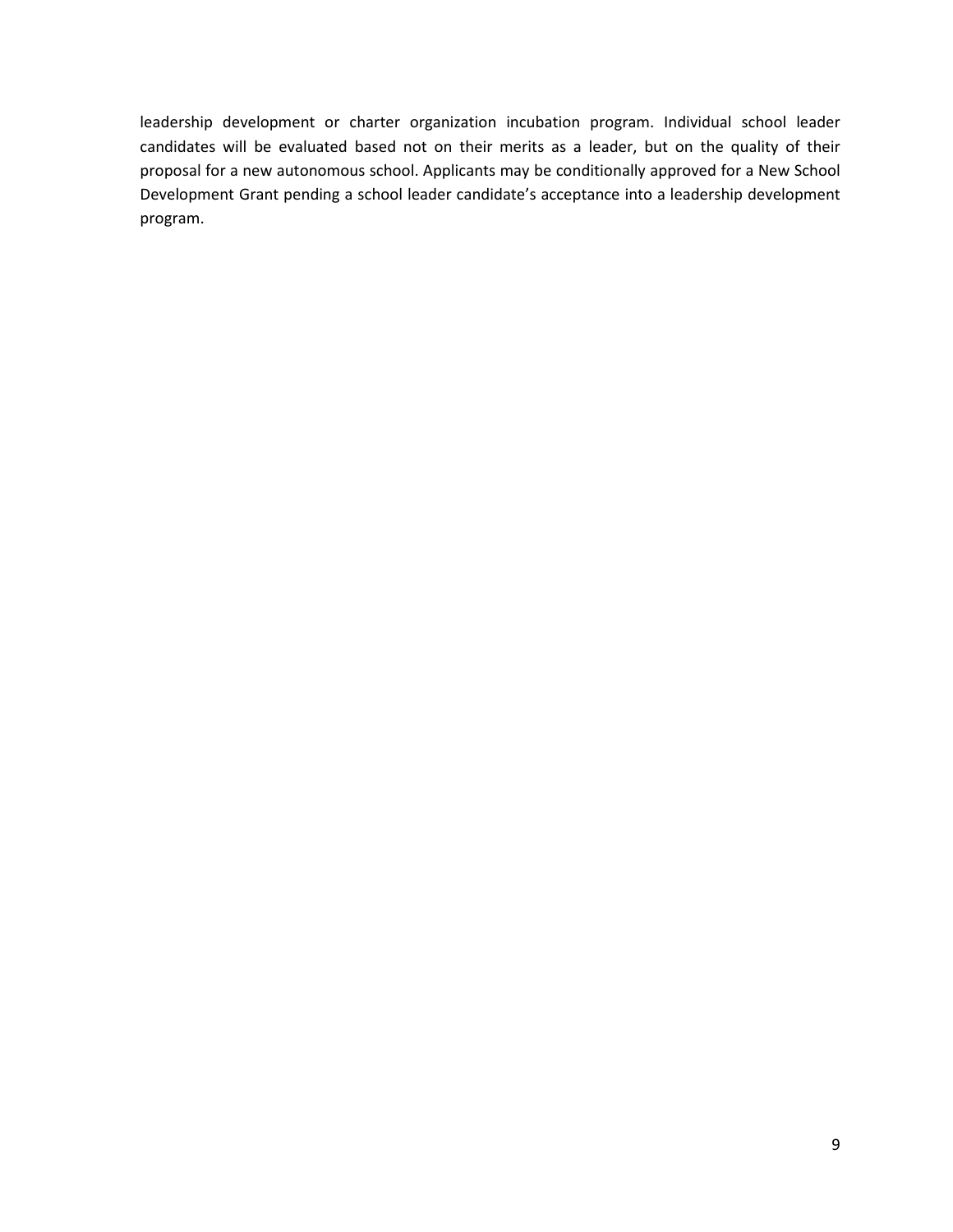#### **VIII. Application**

Each application must include the following information, as required. Applications must be submitted via email to [david.shepard@la.gov](mailto:LBFund@la.gov) no later 3:00pm CT on Friday, March 7<sup>th</sup>. Applications should be saved as a single PDF document. Any questions that arise during the application process should be addressed to [david.shepard@la.gov.](mailto:LBFund@la.gov)

| <b>Cover Page</b>                                                                | Complete and include the cover page found on page 10 as the first page of your New<br>School Development Grant application.                                                                                                                                                                                                                                |  |  |
|----------------------------------------------------------------------------------|------------------------------------------------------------------------------------------------------------------------------------------------------------------------------------------------------------------------------------------------------------------------------------------------------------------------------------------------------------|--|--|
| <b>Abstract</b>                                                                  | Your abstract should summarize your project, goals, and expected outcomes. It should<br>also outline how your application meets the criteria established for New School<br>Development Grant recipients. Your abstract should not exceed one page, double-<br>spaced.                                                                                      |  |  |
| Project<br><b>Narrative</b>                                                      | Describe your project design, project goals, and project impact. This section must<br>address the New School Development Grant criteria and may not exceed five pages,<br>double-spaced. Any charts, graphs, or examples should be included in the project<br>narrative.                                                                                   |  |  |
| Leadership<br>Development<br>or Charter<br>Organization<br>Incubation<br>Program | Please provide the following information for the leadership development or charter<br>organization incubation program with which you are partnering:<br>• Contact information for the partner<br>• The selection process used to identify the partner<br>• The program's track record of success<br>The section must not exceed four pages, double-spaced. |  |  |
| <b>Budget</b>                                                                    | Provide an itemized budget that clearly outlines the cost of the project and the amount<br>of funding the Department is expected to match. District applicants should also<br>complete and submit a separate budget template for each school at which Believe and<br>Succeed funds would be spent.                                                         |  |  |
| <b>Budget</b><br><b>Narrative</b>                                                | Provide a budget narrative that describes each item in the budget. Describe the<br>assumptions that inform each item and explain how each item supports activities<br>described in the project narrative. Please provide additional comments and<br>explanations as deemed necessary. The budget narrative must not exceed two pages,<br>double-spaced.    |  |  |
| <b>Signed</b><br><b>Assurances</b>                                               | Provide a signed copy of the assurances including signatures from your board president<br>and LEA superintendent, if applicable.                                                                                                                                                                                                                           |  |  |
| Letter of<br><b>Commitment</b>                                                   | If you are an LEA applicant planning to send a cohort of individuals into a leadership<br>development program, provide a letter from your proposed leadership development<br>program outlining responsibilities for each organization and their agreement with your LEA.                                                                                   |  |  |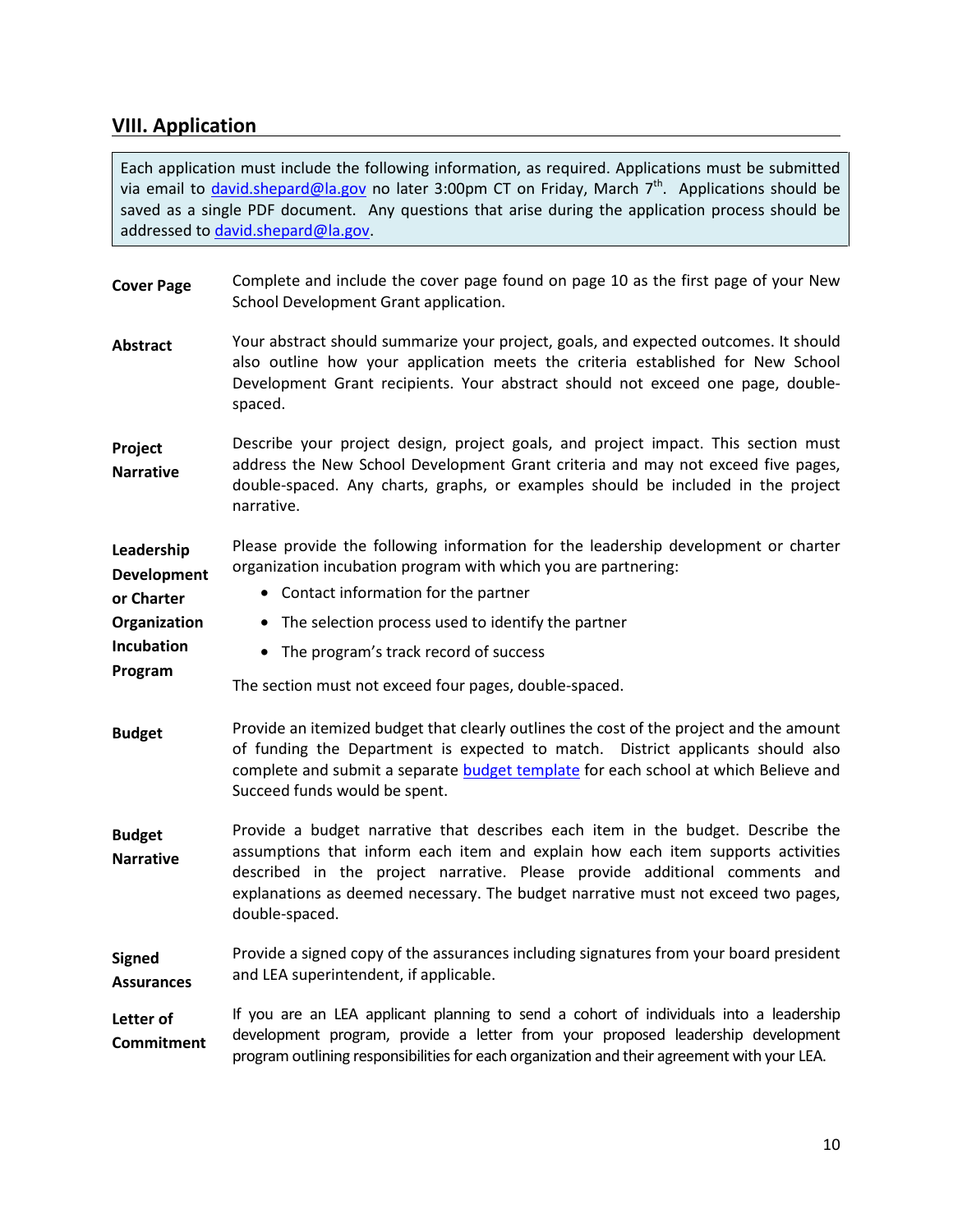## **New School Development Grant Application**

## **Cover Page**

| Name of LEA or individual school leader candidate:                                          |                      |                                             |        |  |
|---------------------------------------------------------------------------------------------|----------------------|---------------------------------------------|--------|--|
| <b>Name of Leadership Development Program:</b>                                              |                      |                                             |        |  |
| Name of leadership development candidate(s):                                                |                      |                                             |        |  |
| Amount of funding provided by the applicant:                                                |                      | Amount of funding requested from the State: |        |  |
| Please provide the following information for the primary contact for this application:      |                      |                                             |        |  |
| Name:                                                                                       | <b>Phone Number:</b> |                                             | Fmail: |  |
| Please provide the following information for the LEA leader (LEA applicants only):          |                      |                                             |        |  |
| Name:                                                                                       | <b>Phone Number:</b> |                                             | Email: |  |
| Please provide the following information for the LEA board president (LEA applicants only): |                      |                                             |        |  |
| Name:                                                                                       | <b>Phone Number:</b> |                                             | Email: |  |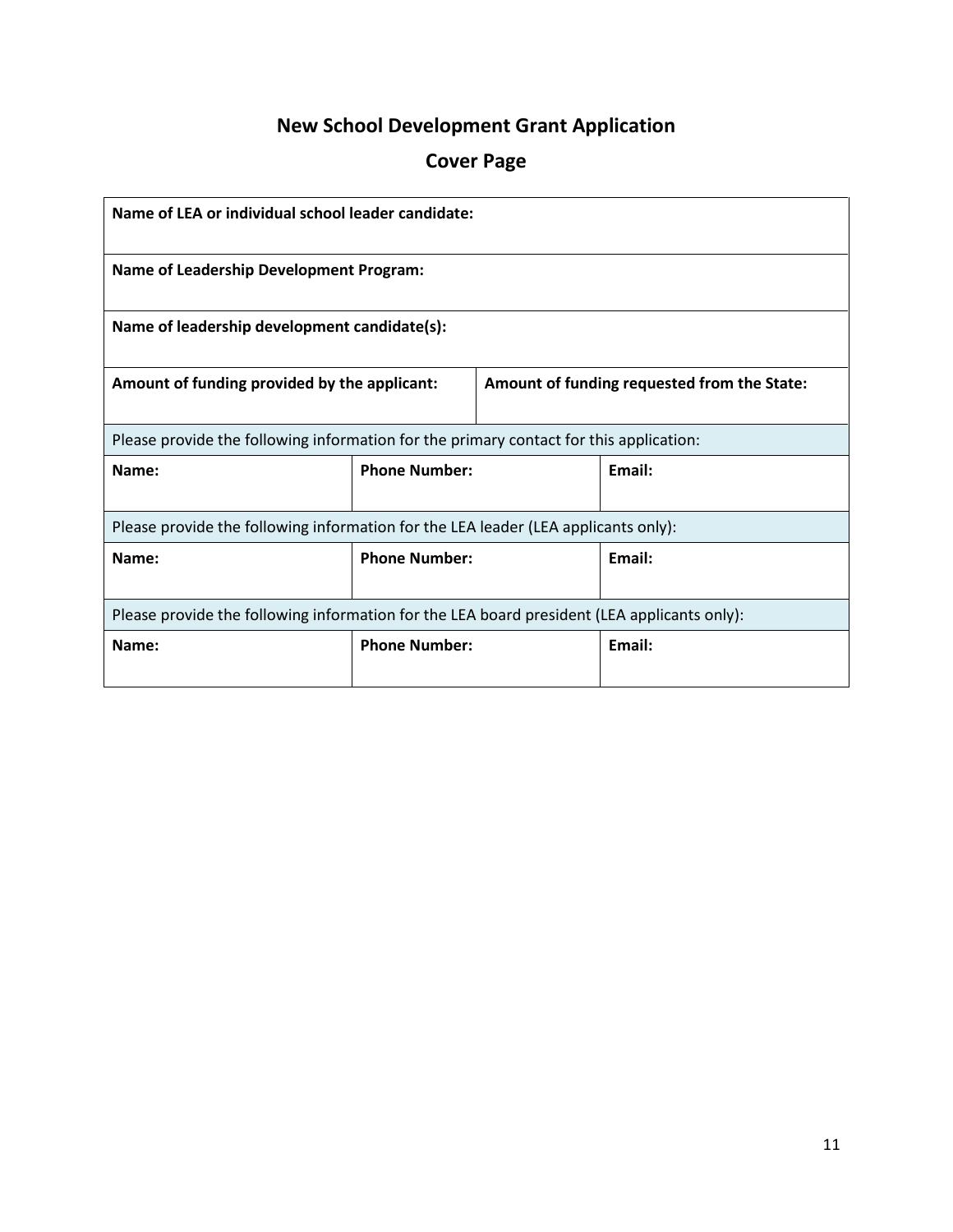## **New School Development Grant Application Assurances for LEA Applicants**

#### **For the LEA/Nonprofit board president and leader:**

If the autonomous school(s) described in this application does not open or is closed within its first two years of operation, the grant recipient may be required to re-pay to the state the state's contribution to the leadership development program.

| Signature of Board President of LEA/Nonprofit | Date |
|-----------------------------------------------|------|
|                                               |      |
|                                               |      |

*Signature of LEA/Nonprofit Leader Date*

\* Please add a new signature line for all school leader candidate(s) proposed in this application.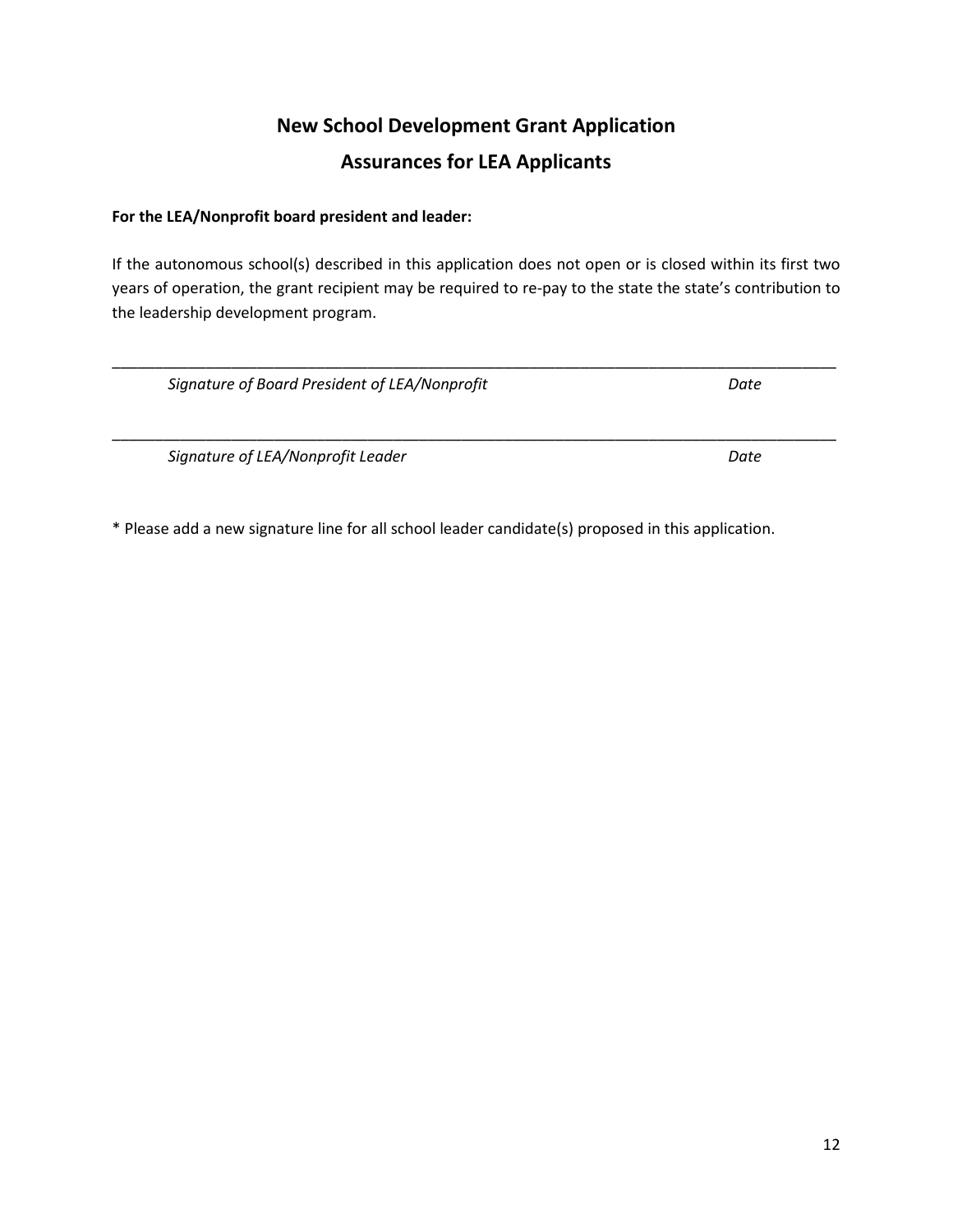# Application for Expanding Excellence Grants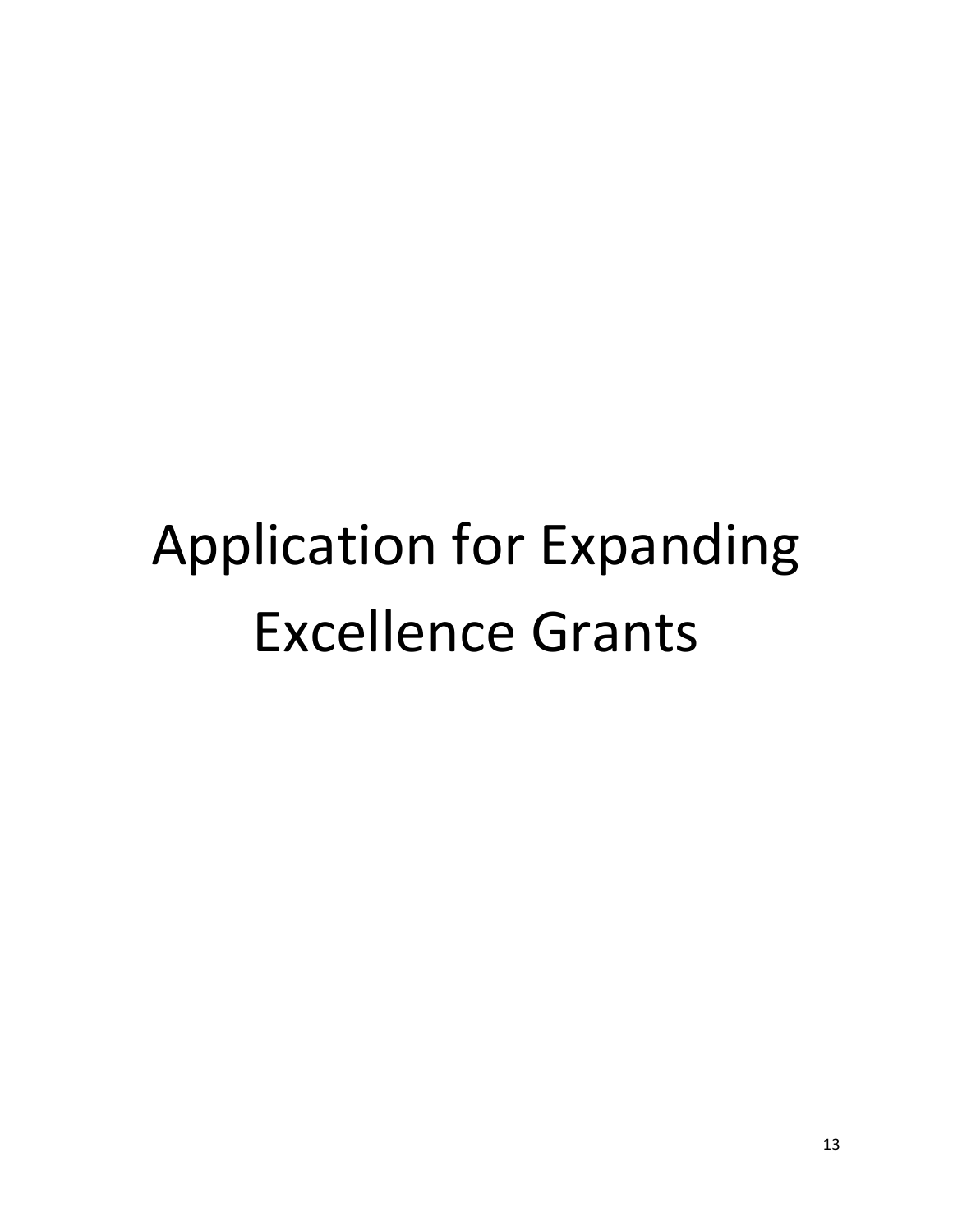#### **IX. Overview of Expanding Excellence Grants**

Expanding Excellence grants encourage school operators that already operate successful schools in Louisiana or elsewhere to scale. Through Expanding Excellence grants, the Department will invest in the most promising proposals from school districts and Louisiana nonprofit partners to attract and support high-quality operators with plans to open new schools in communities with students who attend D and F schools.

#### **X. Eligibility**

All Expanding Excellence grant applications must be submitted by a sponsor – either a school district or a nonprofit community partner with a vested interest in seeing the high-quality school operator expand. Sponsorship by a school district or nonprofit demonstrates that the school operator has support in the community to which they would like to expand.

Although charter operators are non-profit organizations, charter operators may not apply for an Expanding Excellence grant to fund their own expansion.

#### **XI. Key Terms**

- A **sponsor** is a school district or a nonprofit community partner that writes a Believe and Succeed application on behalf of a school operator.
- **Track Record:** Applicants must present data that demonstrates that the school operator being sponsored in the Expanding Excellence grant has a history of success. The school operator should be able to provide statistically significant data demonstrating that their already existing schools outperform the traditional public schools that their students would have otherwise attended. The schools for which data is presented should also serve a similar student population to the student population that the school plans to serve as a result of their Expanding Excellence grant.

#### **XII. Funding**

- Believe and Succeed is a **competitive** grant program. The Department would like to be able to fund all proposals that meet Believe and Succeed eligibility criteria at some level. However, if the number of high-quality applications exceed the number of proposals for which funding is available, proposals that align more closely with the application criteria are more likely to be funded.
- The Department is able to provide **partial funding** in cases in which part of an application aligns with the objectives of Believe and Succeed.
- If a sponsor submits a Believe and Succeed application at the same time as the sponsored school operator submits a charter application, the **Believe and Succeed application may be funded by BESE contingent upon the approval of the charter application**.
- Sponsors are encouraged but not required to provide **matching funding** to support the high-quality school operator that they would like to scale. While the level of match does not factor directly into the evaluation of a Believe and Succeed proposal, it indicates the level of commitment of the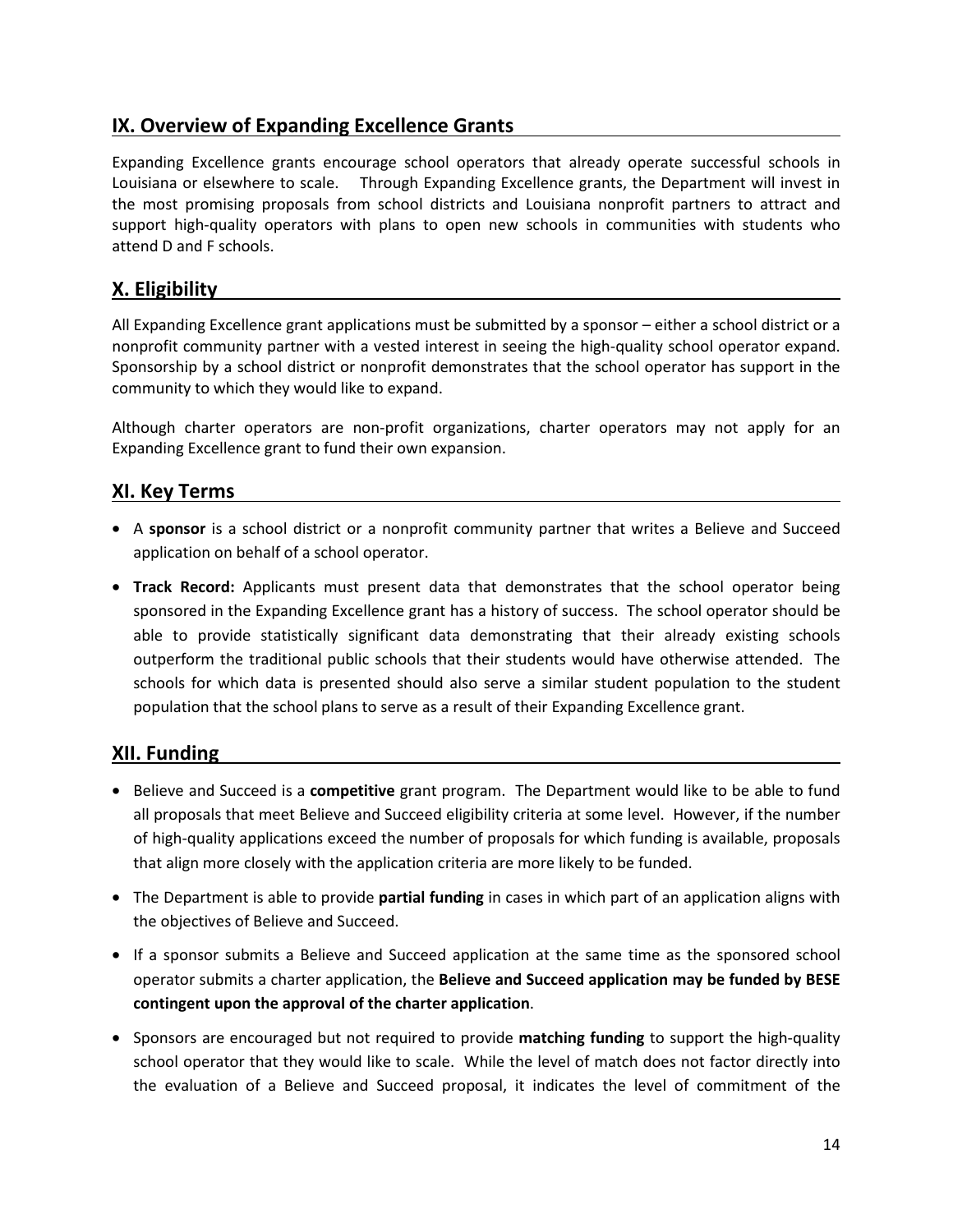applicant or a community partner. Commitment to the creation of a new, autonomous school will be factored into the review of every proposal.

- Expanding Excellence grants will be funded from multiple sources, one of which is federal **1003(a) School Improvement funds**. District applicants should note that 1003(a) funds are the largest sources of funds behind Believe and Succeed, and these funds are designated as available only to districts. However, to be eligible to receive 1003(a) funds, district proposals must focus exclusively on schools listed on the Focus Schools list foun[d here.](http://www.louisianabelieves.com/docs/school-choice/2012-2013-focus-schools.xlsx?sfvrsn=2)
- The **funding period** for Expanding Excellence Grants varies slightly depending on the source from which the grant is awarded. Applicants should plan to spend all grant funds between the date the grant is awarded by BESE and the end of the 2015 fiscal year. District applicants specifically targeting 1003(a) School Improvement funds may plan to spend funds for a slightly extended funding period ending on September 30, 2015.

#### **XIII. Application Criteria**

Expanding Excellence grants enable local school districts and nonprofit organizations to attract proven school operators to communities where students currently attend D and F schools and to provide support during the pre-opening year. Sponsors must name a specific school operator in each Expanding Excellence Grant application. Applications should address the following criteria:

#### **(1) A commitment to serving a high-need student population.**

Applicants should demonstrate that the school operator they have chosen to sponsor will serve students who currently attend D and F schools, either by starting a new school or taking over a perennially struggling traditional district public school.

#### **(2) A track record of successfully operating schools that serve a similar student demographic population.**

Sponsors should be able to demonstrate that the organization with which they are working has a clear track record of improving the academic performance of student populations similar to the student population the organization plans to educate in their new school or takeover school. Track record can be based on the performance of existing schools within an organization's network or the previous measurable results of a proposed school leader.

#### **(3) Commitment from the sponsor to ensure that the school operator successfully opens a school serving the intended student population.**

Local sponsors – as opposed to the proposed school organization – should write and submit the Expanding Excellence Grant application in order to reward organizations that have secured local support for their efforts. Sponsors should describe their role in ensuring that the school operator successfully opens one or more schools to serve students who currently attend D and F schools.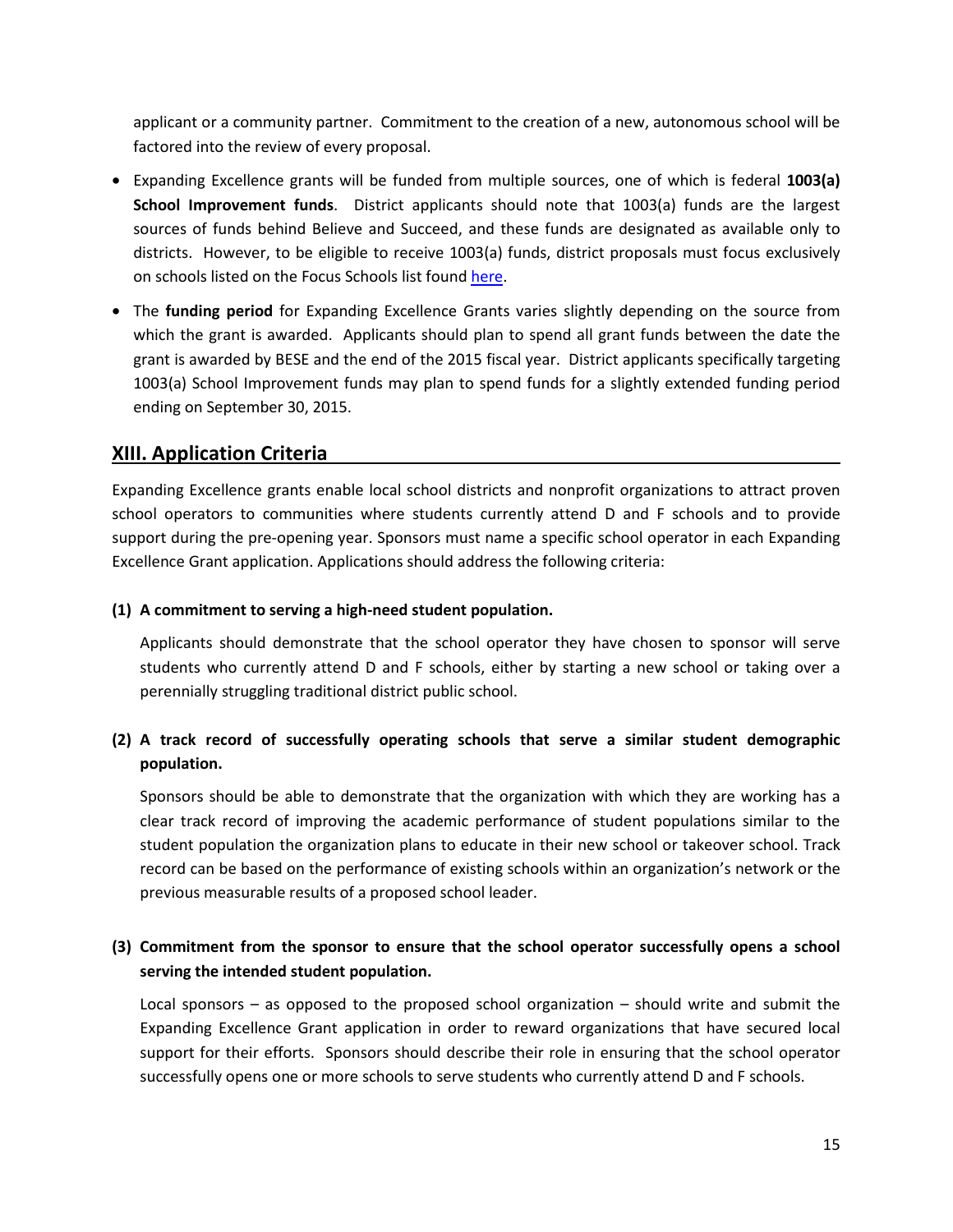#### **XIV. Application**

Each application must include the following information, as required. Applications must be submitted no later than Friday, March 7<sup>th</sup> at 3:00pm via email to [david.shepard@la.gov.](mailto:LBFund@la.gov) Applications should be saved as a single PDF document. Any questions that arise during the application process should be addressed to [david.shepard@la.gov.](mailto:LBFund@la.gov)

**NOTE:** The sponsoring organization, and not the school operator, should complete the application.

| <b>Cover Page</b>                  | Complete and include the cover page found on page 17 as the first page of your<br>Expanding Excellence Grant application.                                                                                                                                                                                   |
|------------------------------------|-------------------------------------------------------------------------------------------------------------------------------------------------------------------------------------------------------------------------------------------------------------------------------------------------------------|
| Project<br><b>Narrative</b>        | Applicants must address the application criteria. The project narrative must not exceed<br>four pages, double-spaced. Any charts, graphs, or examples should be included in the<br>program narrative.                                                                                                       |
| <b>Budget</b>                      | Provide a proposed budget which clearly outlines the total request for funding and the<br>amount of funding the Department is being asked to match. District applicants should<br>also complete and submit a separate budget template for each school at which Believe<br>and Succeed funds would be spent. |
| <b>Budget</b><br><b>Narrative</b>  | Provide an itemized budget narrative for each budget category and detail how the<br>budget supports activities described in the project narrative. The budget narrative<br>should include additional comments and explanations as deemed necessary. It must<br>not exceed two pages, double-spaced.         |
| <b>Signed</b><br><b>Assurances</b> | Provide a signed copy of the assurances.                                                                                                                                                                                                                                                                    |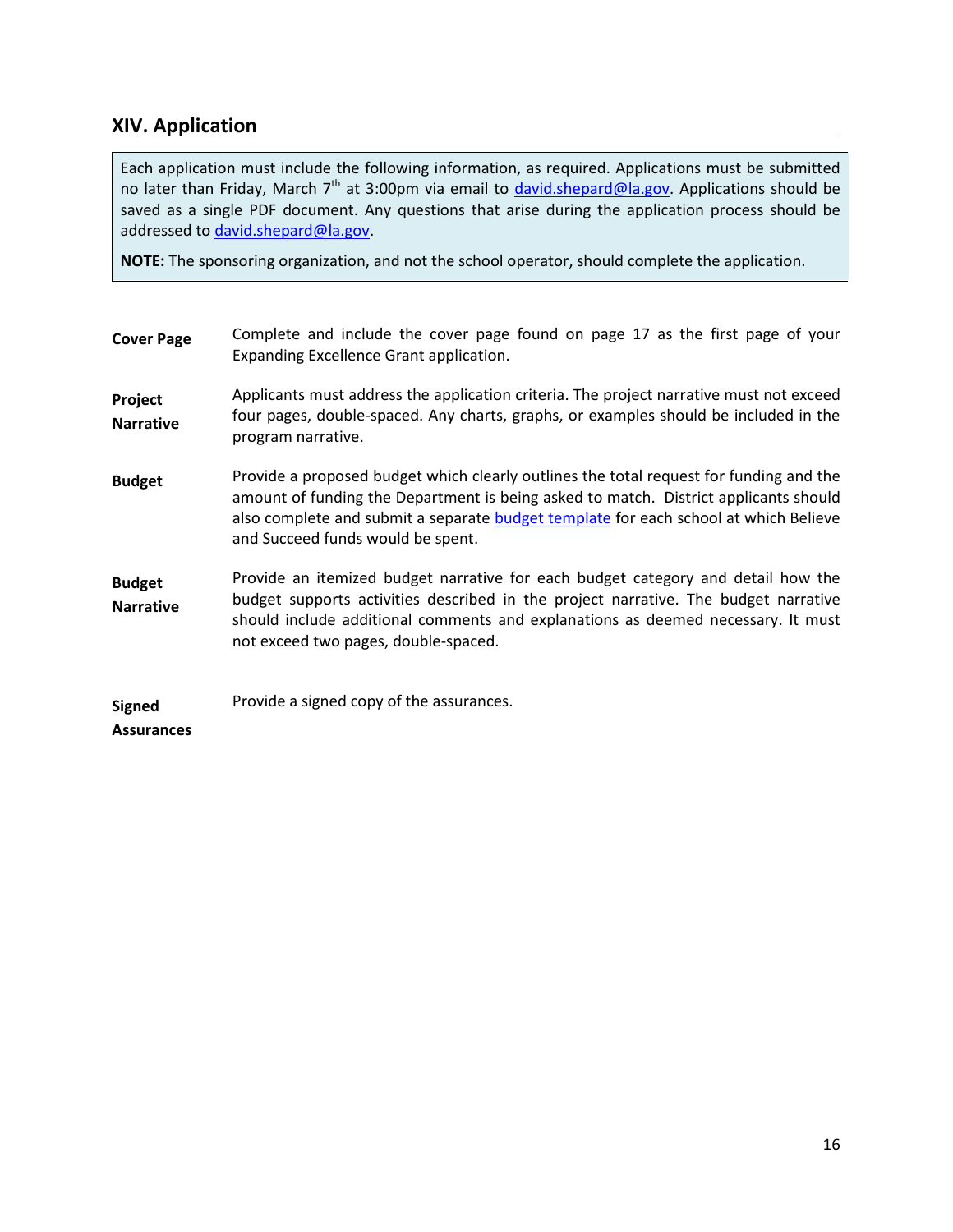## **Expanding Excellence Grant Application**

## **Cover Page**

| Name of partner organization providing matching funds:                                 |                      |                                             |        |  |
|----------------------------------------------------------------------------------------|----------------------|---------------------------------------------|--------|--|
| Name of charter organization:                                                          |                      |                                             |        |  |
| Amount of funding provided by the applicant:                                           |                      | Amount of funding requested from the State: |        |  |
| Please provide the following information for the primary contact for this application: |                      |                                             |        |  |
| Name:                                                                                  | <b>Phone Number:</b> |                                             | Email: |  |
| Please provide the following information for the partner organization leader           |                      |                                             |        |  |
| Name:                                                                                  | <b>Phone Number:</b> |                                             | Email: |  |
| Please provide the following information for the charter organization board president  |                      |                                             |        |  |
| Name:                                                                                  | <b>Phone Number:</b> |                                             | Email: |  |